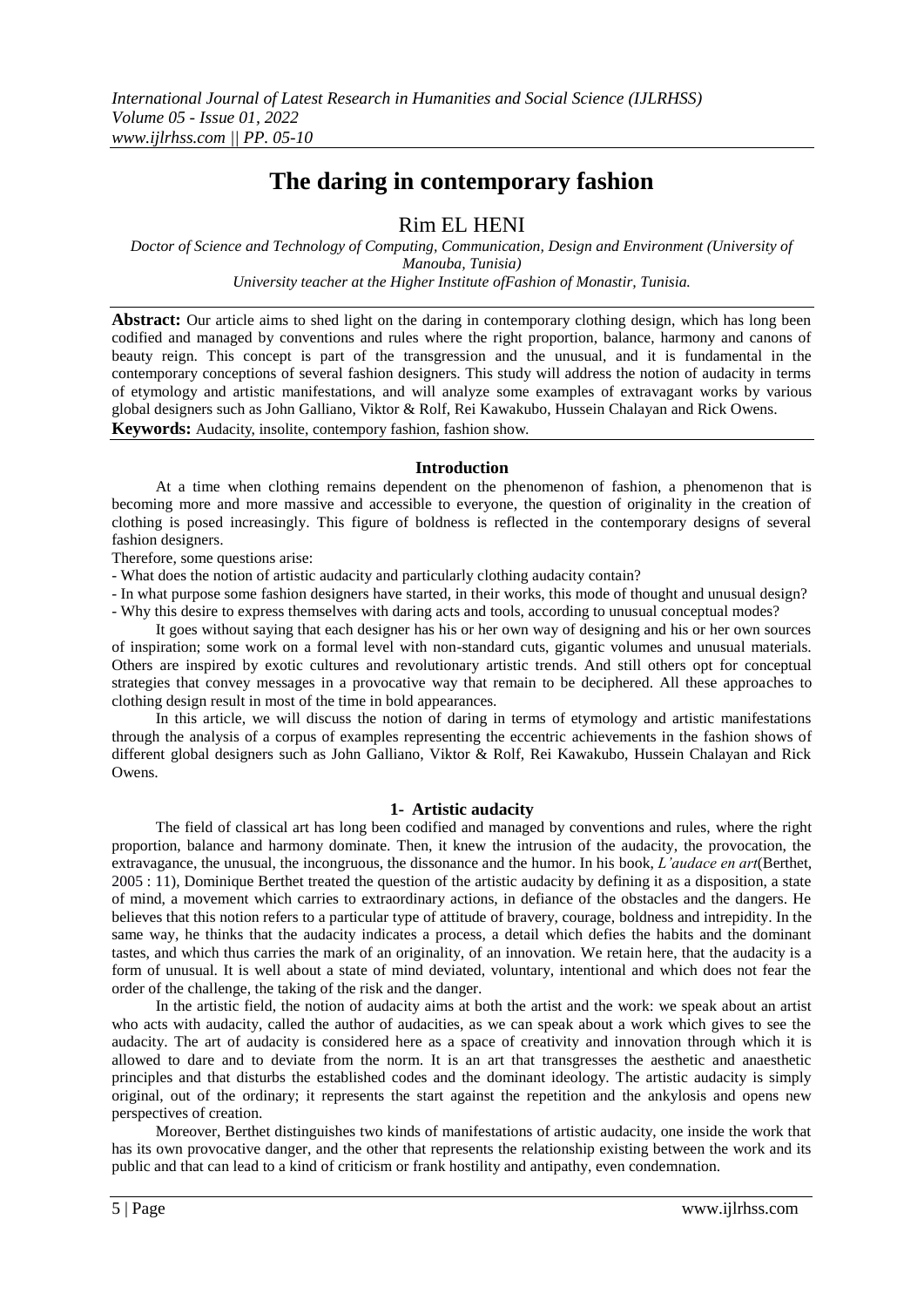### *www.ijlrhss.com || PP. 05-10*

The audacity can also be considered from a pejorative point of view to indicate a failure of balance, of respect, of manners. Nevertheless, the artistic audacity does not always undergo reactions of hostility. We thus note some kinds of audacity which introduce the novelty without necessarily provoking the criticism and the rejection of the public. There are in particular dazzling, resounding audacities and other less disturbing ones. There are audacities that aim at an echo and others that are more discreet. The first ones sometimes provoke strong reactions that want to be scandalous. The others are rather tolerated.

On the other hand, what is audacious comes from a notion relative to its time; it belongs to the time and the place, even to the society and the mentality in which it manifests itself. What is audacious today will be of great banality tomorrow. The audacity is a challenge of the given moment and an effrontery towards a precise context, because simply we do not treat the things in the same way during the passage of the years, and the audacities end up being tolerated even adopted.

For this reason, artistic audacity must be a renewed attempt in the exploration of new practices and the expression of other insolences and liberties. From the beginning of the twentieth century, audacity became the ferment of the new artistic conduct for certain artistic currents belonging to Modern Art. The Baroque, with its formal overload, was the first spark that provoked the phenomenon of the unusual. Among others, Symbolism, opting for the use of symbols, created other magical worlds. Expressionism, on the other hand, transmitted messages of horror. Futurism sought to invent another fictional world based on speed and industrial development. While Dadaism, using the technique of collage, opted for a seemingly banal and childish conception, and Surrealism, inspired by science and psychoanalysis, conceived of worlds where reality intertwined with the imaginary. And, usually, in a world in permanent upheaval and in rapid emergence of confused events, the unusual of yesterday, becomes familiar and even dominant and triumphant today. As a result, these artistic currents are gradually losing their eccentricity, but they remain major sources of inspiration for current art.

The unusual and audacious culture animates an exalted movement, declined in diversified creations which draw in the register of the absurd, the provocation, the fantastic, even the scandalous, and this by impregnating all the domains of the art and the design, notably the universe of the clothing.

#### **2- Why do we opt for an unusual clothing design ?**

Generally, the clothing informs us about the state of the person who wears it. We can therefore, and in most cases, guess his gender, his social role, his age, his profession, his mood, his beliefs, his religion, etc. In addition, every cut, shape, color, pattern in the garment informs us about the identity of the person. These are the conventional norms and habits in society.

From the nineteenth century, clothing plays an indispensable role socially, economically and even politically. Clothes, hairstyle, ornaments, make-up, etc., are elements that embellish our bodies and participate in the construction of the personality of individuals and in the diversified composition of societies. These clothing components prove to be responsible in the game of appearance, in the dynamics of change, but also in the disruption of the usual social norms. Thus, some appearances represent attempts to organize society, to manipulate it and to lead it towards the search for another world by claiming new attitudes and aspiring to an excessive freedom.

The appearance of clothing is therefore something stable; it is in fact a perception shared by the majority of the members of society. It designates the social belonging or the marginality of the person. In both cases, no one is indifferent to the appearance of clothing.

The boldness of the clothing style often attracts sympathy and admiration, but sometimes also fierce and insulting judgments. These harsh judgments are probably due to the fact that we feel annoyed by such appearance because we live, unfortunately, in communities lacking tolerance and open-mindedness, in societies that accuse the difference. For this reason, many modernists think that mentalities must change more towards the acceptance of the difference in the sense that this one is an enriching factor in the society and because to be audacious is not a pathological attitude but an expression of creativity and originality. However, many people do not dare to differentiate themselves with a distinguished and strange style, for fear of being seen as bad or even attacked by violent and ironic looks. And this obviously requires self-confidence, a strong personality and enough boldness to dare to be original without complex and to bear the malicious comments.

On the other hand, boldness is explicitly manifested in the clothing designs of some contemporary designers. Dealing with the figures of the audacity in the fashion shows, Nathalie Heinich evokes, in her book,*De l'artification*(Heinich, Shapiro, 2012 : 245), the question of this notion in the conceptions of certain designers of clothing. She thinks that these last ones opt for unusual creations because they are today in a competitive world where the originality wins and where the norms of beauty and utility are transgressed for economic strategies which draw their originality in the creative processes of the avant-garde in plastic arts.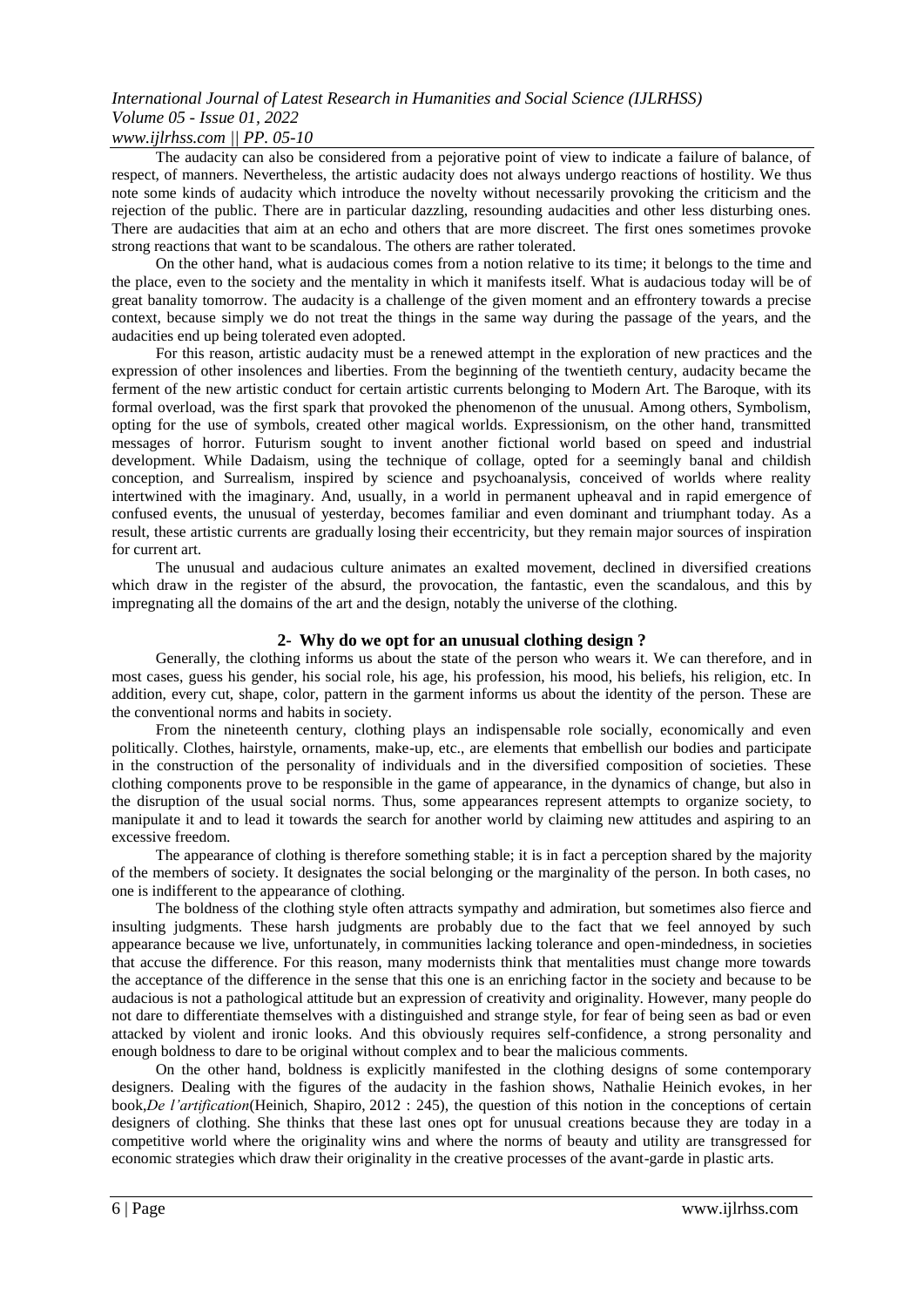### *www.ijlrhss.com || PP. 05-10*

Therefore, can we attribute to these current clothing creations the status of avant-garde artistic work? Can any deviance of forms or materials be an object of art? The answer to this question can only be established when it is consistent with the context of the objects' creation and the intention of their designers. Thus, although these designers of clothing fashion have recourse to avant-garde and audacious realizations, they do not qualify as visual artists. Because, quite simply, these days, young designers aim to implement avant-garde strategies that allow them to acquire a form of capital that can consolidate their status as fashion designers. It is through these strategies that their creations amply capture the attention of the media and shock the public.

#### **3- Daring in fashion shows**

Generally, a fashion show is a live show that allows to present clothing creations or accessories worn by models in front of an audience. In her book *Défilés de Mode. Conception, Organisation et Développement*, Estel Vilaseca sees the fashion show as a way for the designer to transmit his ideas, to make his brand known, and to obtain media coverage and public predisposition towards his brand(Vilaseca, 2010 : 9). Therefore, a fashion show is a presentation in which several elements and components contribute and intertwine to achieve its success.

It should be noted that the genre of the fashion show daring and even theatrical and original begins to see the day, both in Paris and London, that from the nineties and that some call "the new performance" (Vilaseca, 2010 : 87). From then on, the classic and simple fashion shows, presented in front of a limited audience, did not thrill the hearts or catch the eyes of the press, which was always looking for originality, the new, or even the scandalous.

Obviously, this much desired audacity affects both the clothes and the staging. It is a complete show: the designs are like a moving work of art, and the originality and sophistication in form and technique are often so far-reaching and outrageous that it is not possible to wear these creations in open spaces. In this kind of fashion show, many of the creations are produced only for show, while the collection that appears in showrooms and boutiques is less spectacular and more wearable. In this way, the unusual outfit that appears in less than two minutes on the catwalk, fulfills its role perfectly: to be photographed by photographers, on the catwalk and in sophisticated fashion productions, until it becomes an identity image for the designer.

Indeed, the boldness of clothing manifests itself on stage through various forms, techniques, materials and concepts. It is a theatrical universe rich in colors, sources of inspiration and artistic references. Thus, the theatricality is revealedduring the fashion shows of the English designer John Galliano, under the brand of Dior, as much in his clothing works as in the staging. In his exhibitions, the collections follow each other at a dizzying pace, undergo incredible upheavals and seem to come from a nightmare, but also from a fairy world, exotic, surprising, spectacular and unusual. The models parade with voluminous clothes, heavy dresses, sophisticated cuts, ethnic costumes, accumulated jewels, extravagant shoes, all the while being very weighted, very blush, very coiffed and very colorful.

His spring-summer 2003 collection for Christian Dior is a textbook example of gargantuan theatricality and confusing unusualness. With Japanese and Chinese inspiration, Galliano opts in his clothing designs for the excessive accumulation of different types of multicolored fabrics. Chinese costume patterns, Japanese kimonos, intense colors, silk, brocade, taffeta, chiffon, ruffles, feathers, flowers... all transformed and reinterpreted in Galliano's singular and surprising way.

The fashion designer Galliano thus becomes the symbol of the unusual that we also find in his show spring-summer 2008. Indeed, this opulent outrageousness, loaded with shimmering colors has become the imprint of Galliano who stimulates his inspirations by references to history, different cultures and civilizations, the field of art, etc. In addition, this collection takes its references from the American painter John Singer Sargent, and in particular from one of his works (1884), called Madame X, which in turn caused a scandal in its time through the representation of a woman in deep cleavage. Galliano combines his creations with backward tilted volumes and ornaments reminiscent of the aesthetics of the period in which the painting is set. In fact, each model in this collection is distinguished and seems to follow its own line. While one appears tapered and mermaid cut, the other blooms into a corolla as if inflated with helium. The designer plays on the bending of the waist, sometimes very tight, sometimes widely puffed. The boldness is also identified in the parabolic hats and extravagant shoes.

And we end with the last collection of John Galliano in his career. Always faithful to elegance and femininity, he offers us this show, fall-winter 2010-2011, this time drawn from nature and its most beautiful flowers. A magical and luxurious setting, decorated with gigantic artificial flowers, bursting with fresh and vivid colors, through which models parade and follow one another in the image of flowers. The gradations of silk, the transparency of organza, as well as the voluminous hand-painted skirts, recall the contrasting hues of certain flowers such as parrot tulips or orchids. The distinction is revealed as well in the materials exploited as the cellophane sheet serving alternately as a belt or as a hairstyle whose hair is lacquered in a gourd bun above the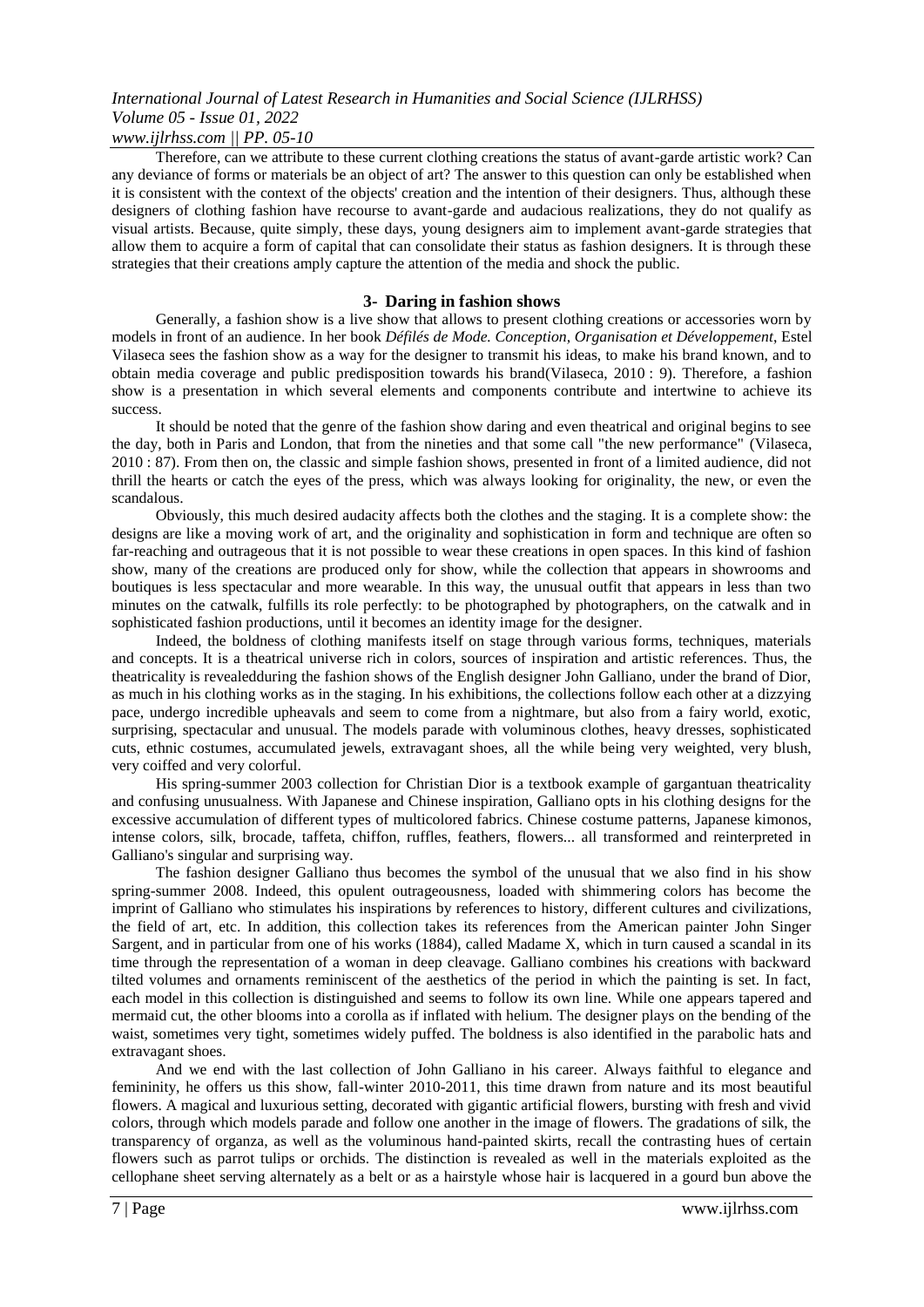#### *International Journal of Latest Research in Humanities and Social Science (IJLRHSS) Volume 05 - Issue 01, 2022 www.ijlrhss.com || PP. 05-10*

head, wrapped by this cellophane veil, like a bouquet of flowers. Thus, with his amazing and eclectic style, the British designer reflects in some way his already eccentric personality, which disrupts the field of fashion from the 1990s to 2010.

In the same daring perspective, we distinguish a duo of Dutch designers, Viktor Horsting & Rolf Snoeren, who fascinate their public through creations endowed with an unbridled, unusual and original innovation. Indeed, they are known as much for their art as for their fashion. Their clothing creations are already referred to as sculptures. This duo loves to distort the proportions of clothing and prefers to use unusual accessories.

Their fall-winter 2005-2006 collection is unprecedented, with models walking down the runway with their hair spread out on pillows. The models look sleep deprived and wear light shirts with all the eyelet trimmings and ruffles intact, comforting comforter coats with huge collars, long waterproof jackets, etc.

In another surprising fashion show of this famous duo, fall-winter 2007-2008, the models present themselves harnessed with sound-light devices fixed on their shoulders. The clothes are suspended and attached to these constructions. Viktor & Rolf have never ceased to showcase the vitality of their inexhaustible creativity by defying the laws, daring the most innovative concepts in order to surprise the public with their particularly daring creations.

Moreover, with the idea of facing the polar temperatures of winter, this duo presents another collection, fall-winter 2010-2011, as sought after and as unusual as its predecessors. Usually, when going outside in winter, women dress and layer a whole set of clothes; sweater, coat, plaid, vest, jacket or cape. On the podium, they lead a performance where they take off a coat from such a mannequin to make another girl wear it; in fact, they break down, modify and recompose a whole wardrobe of different clothing elements. In addition, we note a whole set of clothes in broken colors and blackened tones, unusual fabrics such as Nylon, Mink, Tweed, ornaments in the form of mechanical nails and metal fasteners, and also extravagant shapes. Like magicians, Viktor and Rolf turn a fur lining inside out, turn a reversible coat inside out and turn oversized capes into parkas. In addition, the set is completely new; the stage is covered by a black and white print, displaying wrenches, nuts, bolts, hammers, wheels and chimneys. Here we understand that the duo occupied the role of a mechanic who repairs and rebuilds.

We note on the other hand, that the year 2015 was for the house Viktor & Rolf the end with the collections of ready-to-wear line. As a result, the two designers now want to focus on high fashion, performance and show fashion. In addition, the two designers offbeat this time to begin another degree of creativity and originality and represent a brand new collection, during a fashion show, fall-winter 2015-2016. Called "Wearable Art", this collection is unveiled through a performance in which Viktor & Rolf were the actors; in fact, the duo dresses the models with canvases lined with golden frames, already hung on the wall and which they instantly transform into dresses, skirts, capes and coats. The duo's particular vision transforms the rigidity of a wooden frame into the airy weave of an asymmetrical dress and the stiffness of the canvas into a sensual body envelope. "Fashion is above all an art of change"(Peres, Agostini, 2016), Viktor & Rolf announce. Each piece unveiled is like a work of art.

We also mention the spring-summer 2016 collection in which Viktor & Rolf again embraces the notion of "Wearable Art" with a surreal fusion of sculpture and clothing; it is a harmonious, yet complex, mix of clothing and sculptural elements. The human bodies appear camouflaged or even overtaken, and the faces of the models are sometimes hidden by the sculptural material. Boundaries are crossed and values are again reversed; the sculpture is humanized, the mannequin is sculpted and we seem to have a performance of the sculptures in motion that crosses the stage. Once again, through these long white and immaculate figures, Viktor & Rolf have signed their mastery of the unusual, but also, of the cut and volumes; gigantic ruffles, huge masks, shapes and childish graphics in relief displaying an eye, a lip, a nose, half a face, breasts, hair of the hands. Thus, Viktor & Rolf proves that fashion is formidably established in interdisciplinarity. Art and design are considered here as expressions liberated from all disciplinary conformism in favor of the creative impulse.

Moreover, dozens of stylists around the world are pursuing this daring quest in their clothing designs, especially in the gigantic shapes and volumes, as well as the intense colors. We cite various collections of the Japanese designer Rei Kawakubo, founder of the brand *Comme des Garçons*, who opts for an approach that refers to another world and represents unusual shapes and cuts with an omnipresence of the color red in most of her shows.

In fact, during her spring-summer 2015 show, Kawakubo designs a whole new collection. Revealing itself in a single color, bright red, each model presents a different line from the other. The clothes, as well as the hair styles, turn out to be absurd in that they are inspired by natural elements or trivial objects brought to gigantic proportions: car seat, Japanese seaweed, stalagmites, chimney pipe...

Kawakubo continues with the same line in her fall-winter 2016-2017 collection. For the designer, the catwalk is reserved for the show and artistic creations, while the stores are set up for what serves to clothe. Thus,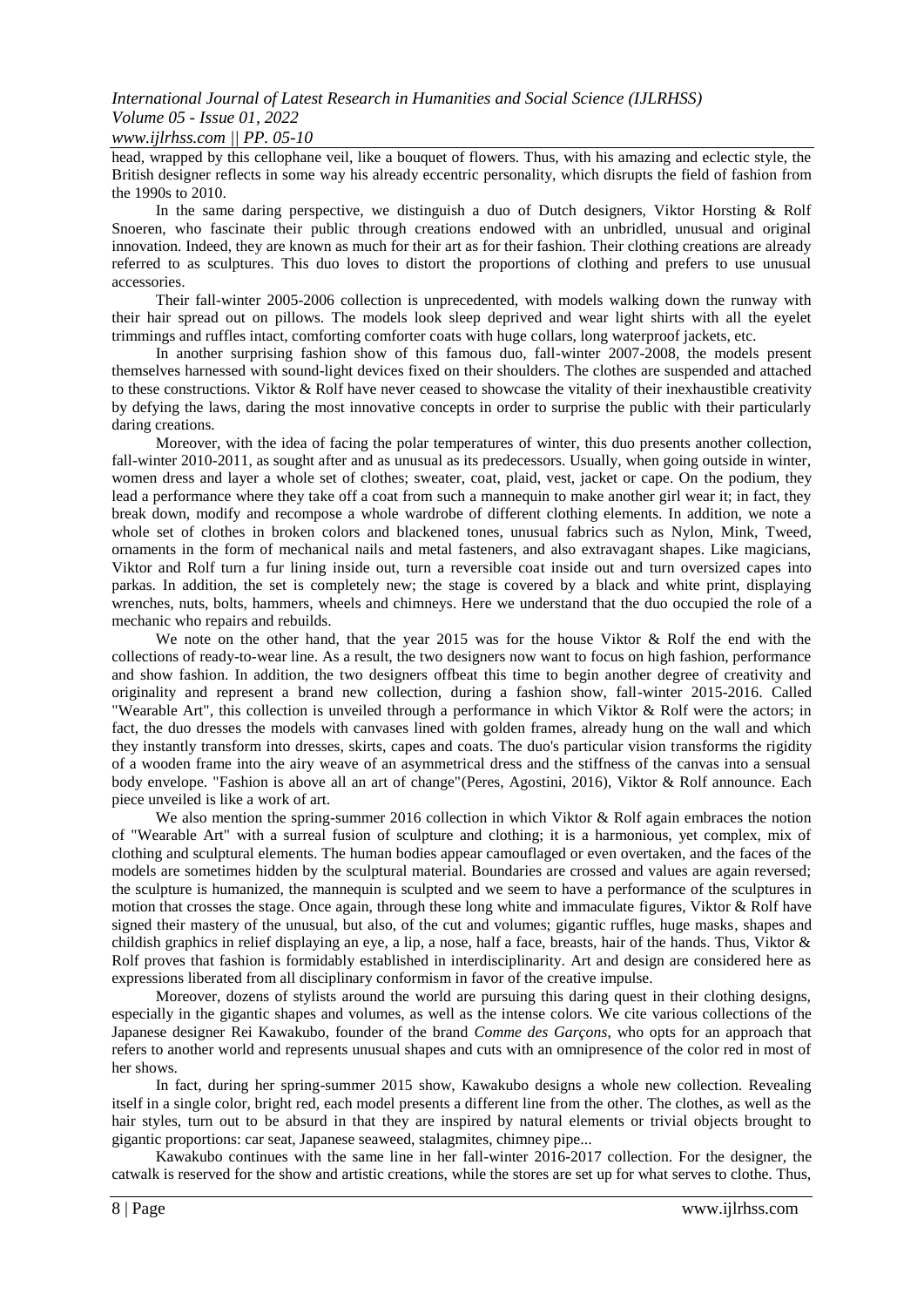### *www.ijlrhss.com || PP. 05-10*

the clothes are revealed in the image of sculptural pieces formed by volumes, sometimes assembled, sometimes superimposed in excess; large ruffles mounted on bustiers and dresses and volumes in the form of a bouquet of flowers. Consequently, these clothing creations seem very heavy. Indeed, they are lined with upholstery, down jackets and yardage of pink and red vinyl, and also loaded with multi-colored graphics. The hairstyle is not lacking in extravagance; it is clearly a combination of punk and baroque style.

Once again, we encountered the bold shapes in his Fall-Winter 2017-2018 collection that opts for cometlike looks and celestial bodies propelled down the runway. These hallucinatory and even humorous sculptures, whose ergonomics and wearability we don't question, are revealed with complex compositions and extravagant shapes. The models curl up in these massive, aerial and deformed shells. Whether lace, wool or waterproof fabric, the various fabrics undergo all kinds of effects: quilted, draped, molded, chewed.

In addition, besides the forms and materials, the concept of the unusual in the parades is sought and treated as well, in the clothing design as in the scenario of the representation. We refer here to a conceptual fashion and a conceptual fashion show. "Through this type of fashion show, the designer presents, communicates and questions, inviting the audience to reflect on certain themes or aspects " (Vilaseca, 2010 : 88).

In this context, we mention the example of Hussein Chalayan. Through his original fashion shows, this creator incites the spectators to decipher his messages and to think about their contents. He thus invokes the question of religion, the female body and the place that women can occupy in his preserved society. His Burka collection (1997-1998), one of his first creations, is also a performance that shocks and provokes scandal and criticism with its daring subject dealing with the wearing of the Burka; models parade with burkas of different lengths, revealing each time the legs, thighs ... until reaching, with the last model, a completely naked body.

In the same direction, we cite the unusual fashion show of American fashion designer Rick Owens, spring-summer 2016. More than surprising, it is a shocking fashion show, according to several critics. Indeed, the models parade wearing all ... other models! The result is just as incongruous! And Owens always wants to shock or even disturb his audience.

#### **Conclusion**

The clothing, this second skin which first protects the human body from the external effects, can play for the individual the role of his spokesman. We can say that the clothing appearance serves, in a way, for the identification of the person. It can reflect the distinction and the originality in the group. On the other hand, we find the fashion of dress. The latter is inspired by customs, but is located in the sphere of innovation, invention, modernity, originality and the sublime. It values neither the ordinary nor the traditional. It sometimes represents extravagance by seeking to transgress the usual.

Regarding the current unusual designs in fashion shows, designers choose different strategies. Formally and technically, the audacity in these projects is built through unusual means and original approaches. Some deviate from the basic rules of sewing and pattern making, namely the symmetry of the cuts, the bending clamps and the measurement of the sizes. Others exaggerate in shapes, volumes, materials and colors. Or some choose to establish a direct relationship with conceptual art to convey powerful messages through singular clothing designs and surprising performances.

John Galliano, Viktor & Rolf, Rei Kawakubo, Hussein Chalayan and Rick Owens are typical examples. Of course, their initial goal is to launch new fashion trends but also to attract the curious, to amaze them, even to shock them.

#### **References**

- [1]. BERTHET Dominique, *L'audace en art*, Paris, L'Harmattan, 2005.
- [2]. BOLTON Andrew, *Rei Kawakubo Comme des Garçons : Art of the In-Between*, Metropolitan Museum of Art, 2017, 248 P.
- [3]. EVANS Caroline, FRANKEL Susannah, *The House of Viktor & Rolf*, Merrell, London, 2008, 255 P.
- [4]. FAIRER Robert, WILCOX Claire, TALLEY André Leon, *John Galliano : Unseen*, Yale University Press, New Haven, 2017, 351 P.
- [5]. FOUCHARD Gilles, *La mode*, Le Cavalier Bleu, Coll. Idées reçues, Paris, 2005, 125P.
- [6]. HEINICH Nathalie, Shapiro Roberta (dir.), *De l'artification, Enquêtes sur le passage à l'art*, Paris, EHESS (Ecole des Hautes Etudes en Sciences Sociales), 2012.
- [7]. KAWAKUBO Rei, KODA Harold, *ReFUSING Fashion : Rei Kawakubo*, Museum of Contemporary Art Detroit, 2008, 138 P.
- [8]. LIPOVETSKY Gilles, *L'empire de l'éphémère. La mode et son destin dans les sociétés modernes*, Collection [Folio essais](http://www.gallimard.fr/Catalogue/GALLIMARD/Folio/Folio-essais) (n° 170), Gallimard, Paris, 1987, 352 P.
- [9]. LORIOT Thierry-Maxime, *Viktor & Rolf: Fashion Artists 25 Years*, nai010, Rotterdam, 2018, 208 P.